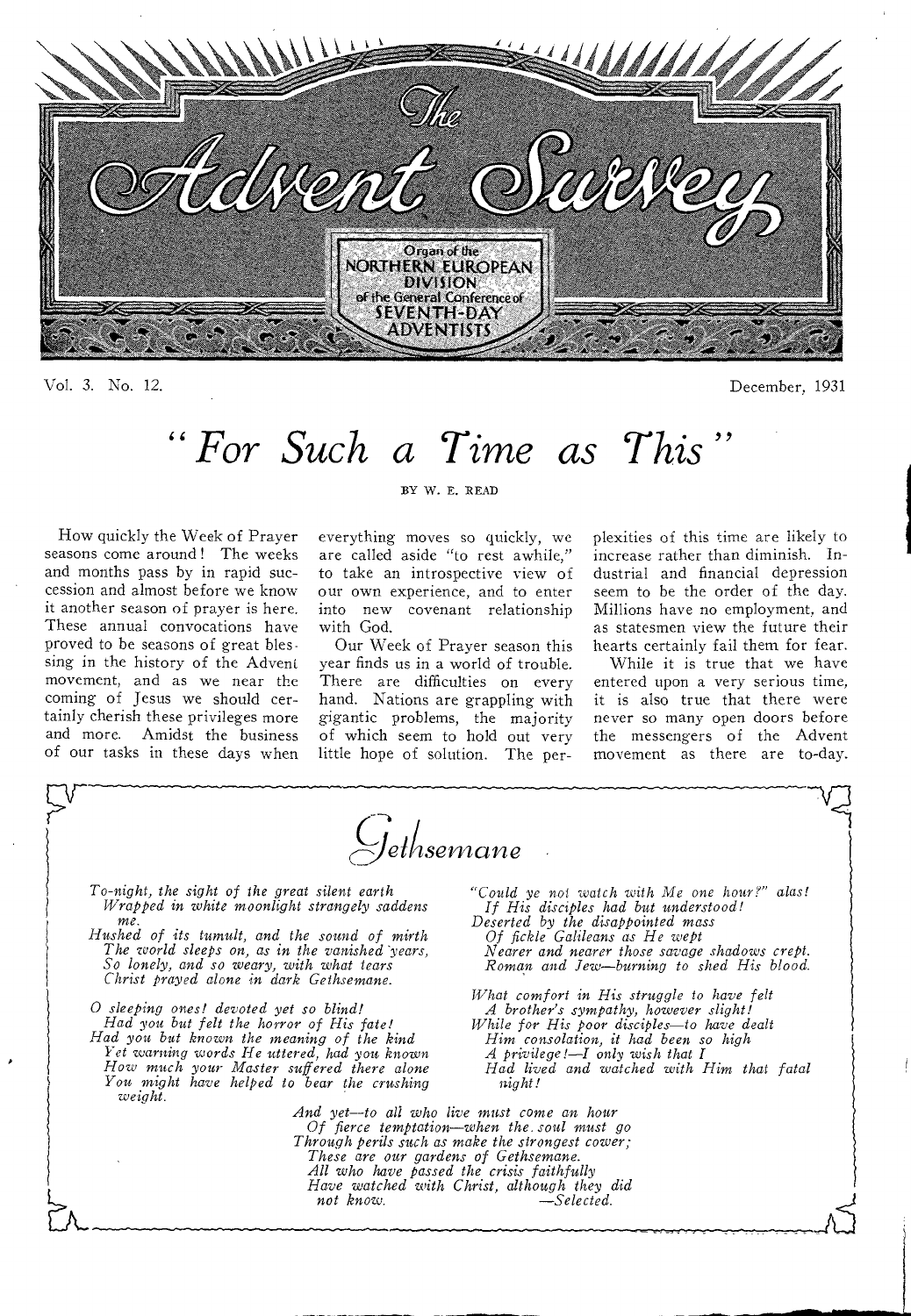God's people have surely been called to the kingdom for such a time as this. Everywhere we turn we see the providences of God beckoning us onward into the unentered fields. How to press forward into the unentered territory and carry the Gospel message to the millions who are longing for light is the great problem of this hour. On the one hand we are faced with financial difficulties, with resources that are smaller than in previous years, yet on the other hand we have open doors such as we have never seen in our history. What does it mean?<br>Shall we retrench? Is this in Shall we retrench? the order of God? At such a time as this the command from Heaven is to go forward, to be true to our trust, to be loyal to God Who has laid upon us the solemn responsibility of carrying this Advent message to earth's remotest bounds. We must plan on enlargement, we must extend our borders, we must carry the Advent evangel to the millions who yet sit in darkness<br>and the shadow of death. In and the shadow of death. *Testimonies to Ministers,* page 218, we read the following ;

"The fields nigh and afar off belong to God; for the world is His. Usurpers have taken possession of God's earthly property, but He will make a way so that the truth may be presented in the dark corners of the earth. If men will only follow the leadings of the Holy Spirit, they will find ways and means by which the message may go forth, and gain a glorious victory."

We must find the way. There is a way, and we are assured that the Lord will reveal that way to us as we seek Him. Shall we not earnestly plead, during this Week of Prayer season, that God may open to our vision not only the open fields, but the ways and means by which we may press in through the doors which are flung open to us at this time.

During this season of prayer shall we not heed the commission of the Saviour Himself when He bids us : "Pray ye therefore the Lord of the harvest, that He will send forth labourers into His harvest"? The harvest is plenteous

but the labourers are certainly few. Our resources are by no means commensurate with the tremendous needs. While it may look to us that the material resources available are not by any means sufficient, let us remember that "it is not by might, nor by power, but by My spirit, saith the Lord." This is a time which calls for a larger faith, a faith that will lay hold on Heaven's resources. We are in great danger of trusting even to appropriations, trusting to what committees may be able to vote to us for the work of God. Let us more and more place our trust in the great God of heaven, the God Who is the Author of this movement and the One Who is leading us on to victory.

This season of prayer should also be a time of deep searching of heart. We are exhorted to examine ourselves and not others.

As we do this in the spirit of true repentance and longing after God, we shall be led into a deeper understanding of divine things. We should certainly pray for more Christlikeness of character. This, after all, is the fruit of true godliness. Let us pray that we may have victory over every besetting sin and be saved even from the perversity of our own hearts and led to enjoy real victory every day.

Our greatest need at this time is the mighty outpouring of the Holy Spirit. This will solve our financial problems, will result in a large ingathering of souls, and "bring all other blessings in its train." For this we should all earnestly plead. May God bless us all during this Week of Prayer season, that it may be a time of spiritual power and blessing to every heart.

# *`Trekking in West Africa*

#### BY J. J. STRAHLE

MY port of destination was Port Harcourt in the south-eastern part of Nigeria. Brethren Edmonds and Vine met me. After counselling together regarding the institute we drove to Aba, the headquarters of our work. On Sabbath Brother Edmonds took me to a country church where nearly 400 believers were in attendance. It was inspiring to speak to the Ibo people. They were very attentive and eager to hear the message. On our way back to Aba various places were shown me where we have companies of believers. In the afternoon of the same day I spoke to perhaps 600 believers at the Aba Church.

The institute proper began on Sunday morning, when instruction was given for those who desired to sell our truth-filled literature. Many of the regular workers attended the institute with the prospective colporteurs. It truly was encouraging to see such a large number of workers present. All understand the English language, which greatly helped us in teaching them methods of selling our

literature, and every meeting was full of interest.

Several of those present had spent some time selling our literature and reported wonderful experiences. One brother told of his experience at Calabar where he met a paramount chief. The chief purchased a book and through reading it has become greatly interested in the truth. Another brother related that a number of teachers (pastors of other denominations) have been surprised to learn through our literature that they are not keeping the commandments of God. Some of the pastors are earnestly studying our literature to learn what is truth. We believe that the whole country will be set aflame for the truth when the workers go forth to distribute

our books, filled with present truth.<br>The South-eastern Nigerian South-eastern Nigerian Mission is being greatly blessed. During the first half of this year 500 believers have been added to the Sabbath-schools. Brother Edmonds, the superintendent, told me that he believed another 500 would be added by the end of the year.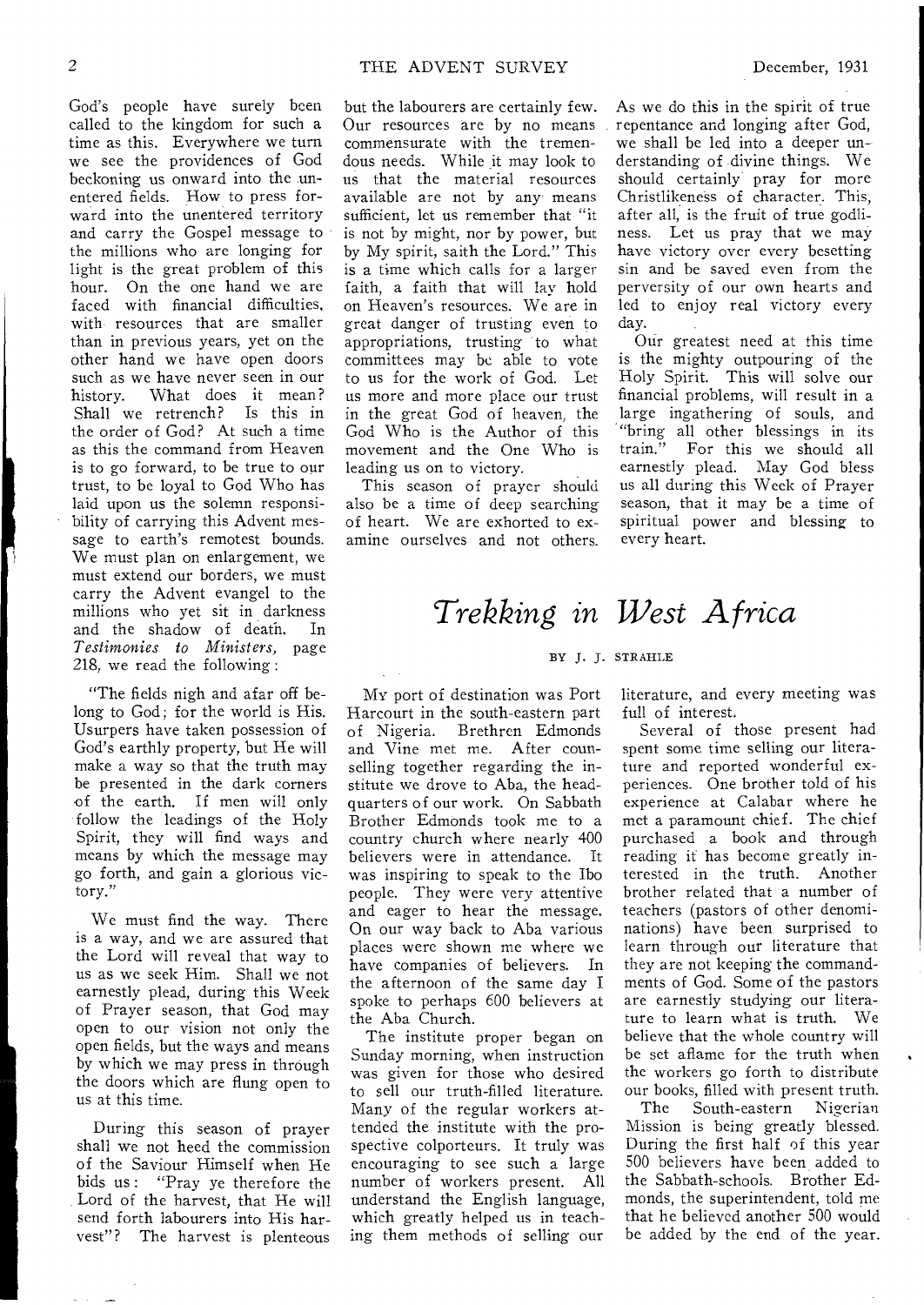Statistical Dept.

 $\alpha$  and  $\alpha$  and  $\alpha$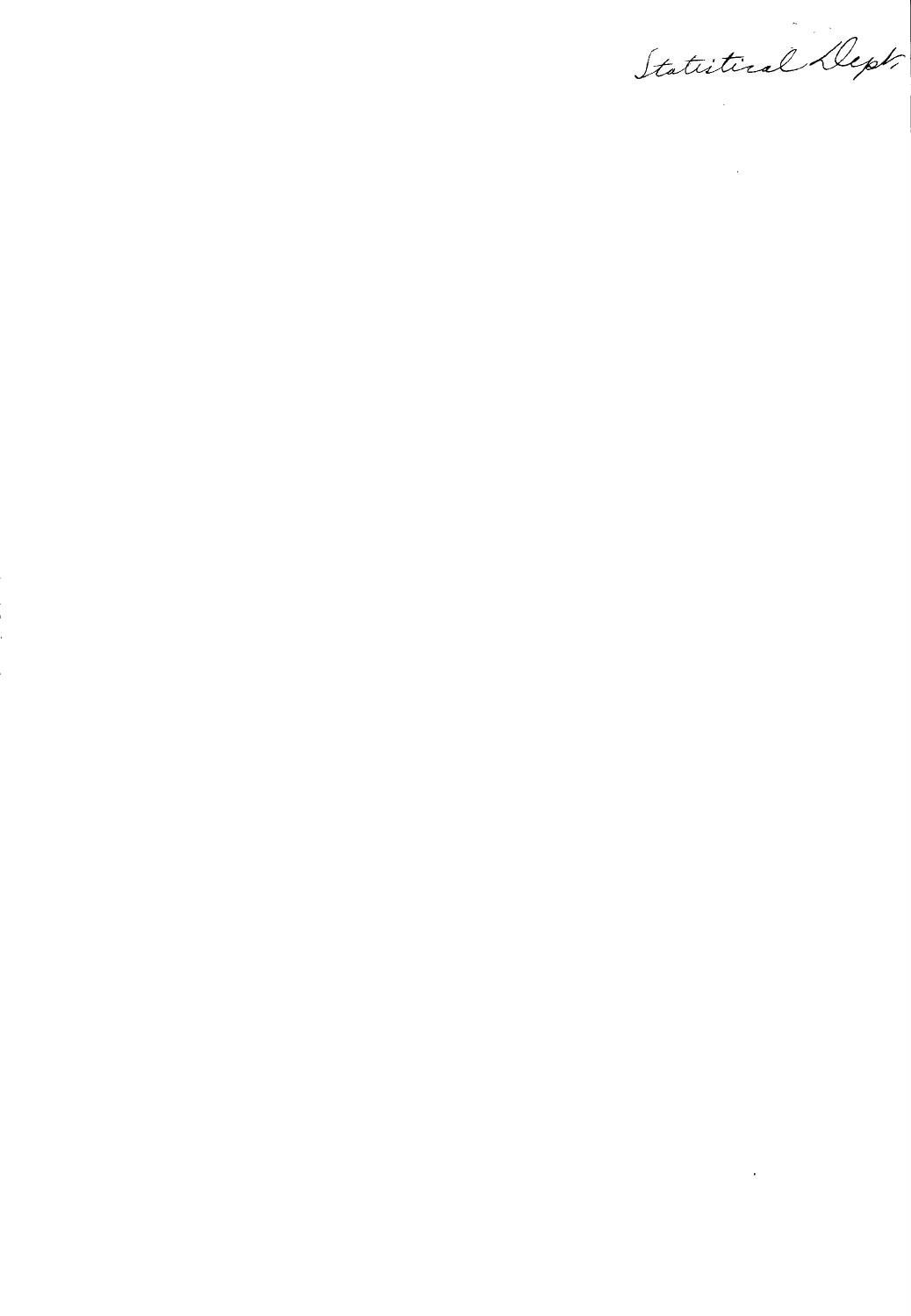It is most encouraging to see the rapid growth that is taking place in South-east Nigeria. The morning before I left Aba for West Nigeria several delegates had called appealing to Pastor Edmonds to send them teachers. Many people learning of the truth want to accept it, and prepare for the coming of Christ. Truly the Spirit of God is at work.

*(To be continued.)* 

# *" I Like the Adventists "*  BY W. E. READ

ALL through the history of the church God has raised up men, even amongst rulers and others, who have championed His cause and brought relief to His servants in times of difficulty. We see it in the days of the early church, we see it during the time of the Reformation, and the Lord is certainly working in a similar way in the mission fields to-day.

Not long ago in Sierra Leone, one of our mission fields on the West Coast of Africa, we were seeking for a location for our work in a town called Bo. This is situated almost in the centre of Sierra Leone. We had had a school there for some time, but in improvised quarters, and we felt that the time had come when we should have a definite plot of land where we could have not only a suitable school building and teacher's house, but also a little church building where our believers in that place could worship. Application was made to the chief and he proved to be very friendly, indeed. He owns most of the land in that neighbourhood and agreed to give us seven acres for our mission station. We had it in mind to cultivate some of this, so that as part of the training in our school we could lead the young people to value manual labour. The annual rental for this land was to be five dollars a year.

The matter was duly arranged and the documents were ready for the final signatures. One day, however, a government officer came along and, hearing of the arrangement, told the chief that he was not charging the Adventists sufficient for that land. He brought considerable pressure to bear upon the chief, and urged him to charge us at least thirty-five dollars per year for each acre. Pressure was brought from other quarters also,

and in one case from a neighbouring mission, for they were very desirous of keeping us out of this town. The consequence was that the chief decided to hold a special court on the question. A great concourse of people was gathered together, and the headmen from all parts of the chiefdom came in for the occasion. The chief opened the proceedings and told of his plan to give this land to the Adventists for five dollars a year. Then the government officer made a speech in which he urged the chief to charge much more money than he was planning. The chief listened very patiently and when the government officer had finished he said, "I have heard what you have said, but I like the Adventist people, they have helped my people, they are a good people, and I want to give them the land for five dollars for the seven acres." "But," said the official, "if you part with your land in this way it will make it very difficult for you when dealing with others; they will also want land as cheap. Why do you not lease this land to a trading firm, for in this way you would get many more dollars for it." "Well," said the chief, "I have heard your words, but as I like the Adventist people so much, and further, seeing that the land is mine, I choose to let them have it for five dollars for the seven acres." This really ended the proceedings.

This chief has been a real friend to our work and the Lord is blessing in a wonderful way the activities of our workers in that part of the field. While we do not court favour with officials' and others who may be in authority, yet it is encouraging at times to see how the Lord raises up men here and there to champion His cause and to open the way for His work to go forward.

### A CREED FOR GOD'S BANKERS

#### I BELIEVE :

1. My money is mine only in trust. It belongs to God just as I do.

2. This money is not filthy lucre. It is not the devil's coin. It is stored-up human energy. It is so much of myself, which I can set at work in China, or India, or London, or Warsaw.

3. God is counting upon this money for His work. It is to preach His Gospel and build His churches, to train His workers and send them out to teach and heal and save His children.

4. To spend my income rightly is one of my first tasks as a Christian. Until I settle this, my prayers and confessions will be like saying, "Lord, Lord," and not doing the will of my Father.

5. I should set aside a definite proportion of my income for the church and the service of others. I should do this in acknowledgment of God's sovereignty over all my possessions. I should do this to guard against my own selfishness. I should do this because it is businesslike. Giving by impulse and without system does not accord with the importance of this work.

6. The proportion to be set aside for these purposes should not be less than one-tenth of my income. The Old Testament enjoined the tithe in ancient Israel, and surely I am receiving far more from God than did the men of any former generation. Nevertheless, one-tenth is not to be the limit of my giving. I should not begin with less than one-tenth. I ought to give more if I am able. I should pray with my *giving.—Harris Franklin Rall, in "The Baptist."*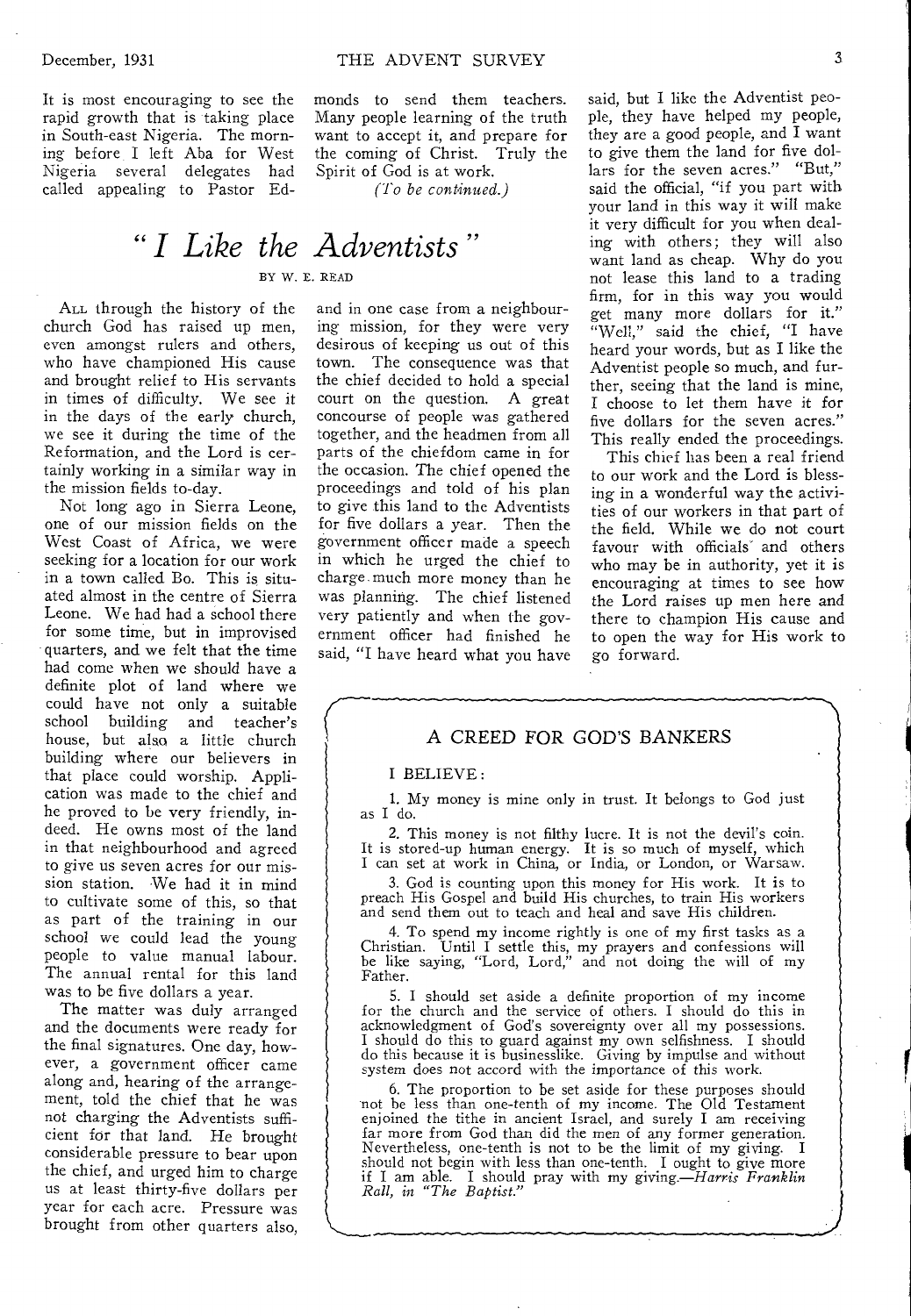## Famine Ahead

#### BY G. A. ELLINGWORTH

"THE locusts have no king, yet they go forth all of them by<br>bands." Prov.  $30:27$ . Tan- $\frac{1}{2}$  b a n d s." Prov. 30:27. ganyika Territory to the east of Lake Victoria is experiencing an unusual visitation of swarms of locusts. My work takes me over a broad stretch of country, and wherever I have gone during the last month it is the same scene of desolation that greets the eye. The government and local native authorities have been busy for weeks beating out the newlyhatched hoppers. They have dug miles of trenches to bury them and have sprayed poison where there are no cattle to eat the poisoned grass. It seems, however, to the lay eye that all this work has made no difference to the size of the swarms that continue to come hopping along or. flying from one eaten-out garden to devour another. Gardens of grain, almost ready to harvest, in a few hours become a dreary waste of sticks standing up gaunt and white in the sunlight.

A few tribes who plant cassava will not want, but the thousands who depend on grain for their food supply will suffer greatly.

For the missions working in these areas these locust visitations will mean distress and even retrenchment unless help from more favoured climes can be forthcoming. Our training school for teachers and our home school for girls will have to close down unless we can find the means to import food. Further the training of the native believers in liberality and self-support in spiritual matters will receive a hard blow, as most of the money for offerings is derived from the sale of grain from their gardens.

With no crops to harvest there will be but little in tithes and offerings to send out teachers and evangelists, so we shall have to face a famine of the Word of God as well as a famine of daily food. However, we feel that we are justified in having confidence that our friends will help us through the lean years we face and enable us to keep our full force at work in this needy field.

# ZRADI ZRADI<br>OGLA OGLA OGLA

THE last conference in the Northern European Division to hold its annual meeting this year was the Iceland-Faroes Conference, and this convened from September 29th to October 4th. It was the privilege of the writer to be present and also to spend some little time in that field.

The annual meeting was held in our own beautiful and commodious church in Reykjavik, the capital of Iceland. Forty-one delegates represented the nine churches in the conference. In addition to these delegates, a large number of the churchmembers in Reykjavik attended all the meetings. A number of friends came for the evening meetings although these services were not advertised. A fine co-operative spirit prevailed. An earnest longing and an intense desire for a closer walk with Jesus possessed every heart, and God did not disappoint His waiting people. The Sabbath especially was a day of good things from above.

The Advent message is well grounded and established in Iceland. To some it may not seem very much when we say that there are nine churches and about 350 members in that conference. We think of Iceland as a large country, and rightly so. In area it is equal to one-half of the combined area of England and Scotland, or one-third the area of Norway, or nearly twice the area of Latvia. It is but fair, however, to state that only one-fourth of the island is habitable. When it comes to population, there are only 129,185 inhabitants in both Iceland and the Faroes. We can better appreciate the success of the Advent message in this field when we state that in Iceland itself there is one Adventist for every 320 inhabitants. On the same ratio, we would have 15,000 members in Scotland and 20,000 in Sweden !

Because this small population is scattered over such an extensive area, and because the towns and villages are small—the second Our Wo

By (



*The Seventh-Day Adven* 

largest town in Iceland has a population of about 3,000 only—and because of the small working force which until recently consisted of one ordained minister, one licentiate, and one Bible-worker, all the people of Iceland have not as yet heard the message from the living preacher, but a great work has been done through the literature ministry. Practically every home in Iceland is visited every year by the colporteur. It really is remarkable how the Icelander buys our literature. One large subscription book was printed in three editions, totalling nearly 12,000 copies. This one book is in almost every home in the island.

Every line of denominational endeavour is quite well represented in this field. There are a large number of earnest and spirituallyminded young people in two of the largest churches, and they give promise of a successful future for the Advent cause. Some have gone to our mission training schools in Denmark and Norway. The home

IF a Jew gave one-tenth under the law, for a Christian to give less under grace is a disgrace.— *Dr. Riley.*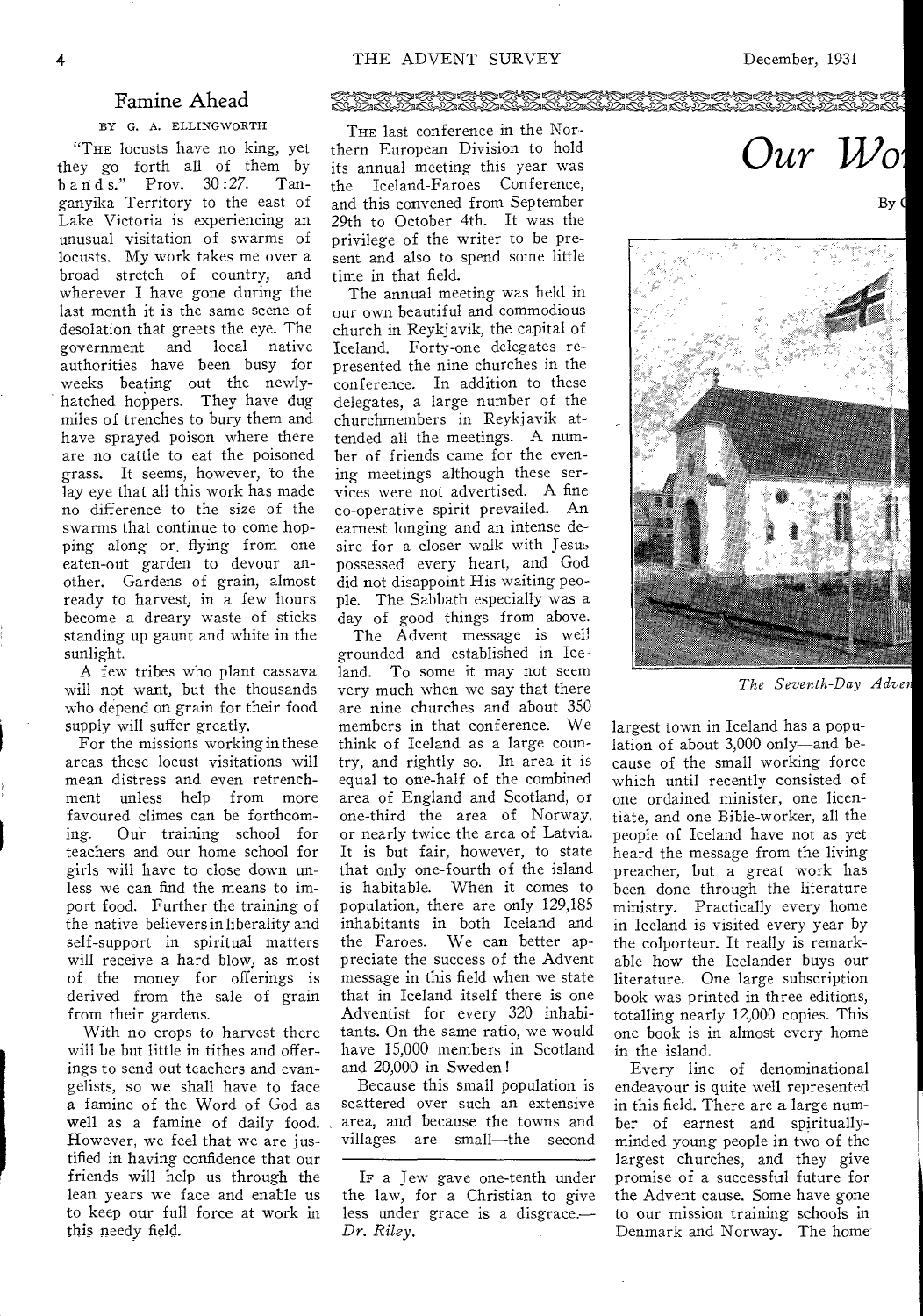### EENDEN EEN STANDER VERKONDER<br>ASSAMSTANDERMANDER

n Iceland

ÞSAY



*h in Reykjavik, Iceland.* 

missionary service is very efficient in the island. The conference compares very favourably with its sister conferences in regard to campaigns for mission funds.

Its missionary activity takes a very active course. The sisters have organized themselves into Dorcas societies, and they are endeavouring to do relief work at home. In many places there is great poverty. The sisters meet together to spin, weave, and sew for the poor. They also accept gifts from business houses in the form of food, wood, coal, coke, etc. This relief work is extended not only to our own people but to those outside our church, and as a result, these societies are appreciated not only by the recipients of help but also by the authorities in these districts. In 1926 the Dorcas society in Reykjavik reported having distributed food, clothes, and fuel to the value of 1,072.00 Icelandic Kroner (\$238). Through the assistance of different business concerns, their

ability to help has increased from year to year, so that in 1930 they distributed necessities to the value of 2,990.50 Icelandic Kroner (\$664).

Our people in Iceland are very interested in church school work, as much infidelity and communism is being taught in the public schools during the hours of religious instruction. Three years ago a church school was opened in the Westman Islands, and although the teacher lacked a year of being able to qualify for the State examination, he was granted permission to teach by the Board of Education on condition that the local school authorities examine the children at the close of each school term. The school began with twentyseven pupils, four of which were children of non-Adventist parents. They are willing to pay tuition fees in order that their children may have a Christian education. Each succeeding year the enrolment has increased until this year the school has opened with sixtytwo pupils, twenty-nine of which are of non-Adventist parentage. This is a telling evidence of the reputation the school has in the Westmans. Owing to limited accommodation it is impossible to accept all who make application. When Brother S. Hallgrimsson, the teacher, came back from his canvassing work this year, several parents met him at the boat landing in order to be the first to apply for their children.

Brother 0. J. Olsen, the president of the Iceland-Faroes Conference, has laboured in that field for about twenty years and he has been greatly blessed by God. Through his inspiration, and assistance along manual lines, several churches have built their own places of worship. Beginning with the New Year, the Iceland-Faroes Conference becomes a part of the West Nordic Union. We wish them God's choicest blessings for the future.

"To every one who offers himself to the Lord for service withholding nothing, is given power for the attainment of measureless results."

### God's Providences in Kisii BY G. LEWIS

THIS year South Kavirondo has been ravaged by a vast host of locusts. The swarms have been so great at times that the light of the sun has been blotted cut. On other occasions swarms have taken six or seven hours to pass a given spot. The locusts have been going from place to place, literally mowing down the maize and wimbi, leaving behind a spectacle of desolation and ruin. Now the Africans are facing the grim spectre— Famine. But this is not all.

The Mission and Mission village stand on the side of a hill, and on all sides, in close proximity, we<br>have the heathen villages. Our have the heathen villages. village gardens extend away up the hill and are surrounded on all sides by the gardens of our heathen friends. The locusts have concentrated on our district, paying us many visits, and garden after garden has fallen before the ravaging host. The medicine man (witch doctor) alone has his coffers full by selling at an extortionate price the special medicine guaranteed to keep the gardens intact from the locusts. The medicine is hidden in the gardens, but its effect has been definitely a *minus one.* 

Facing such a position the villagers gathered one Sabbath for special prayer and devotion with the realization that God alone could spare their gardens. It was a heart-searching time—a time of sincere consecration. were made right and faithfulness to God was emphasized. While the people were praying in the school a very large swarm of locusts passed over and settled on the gardens of the Mission. That was the testing time and, no doubt, many hearts quailed. But the service was continued undisturbed. When the Sabbath was over the people made their way to their gardens, shall we say, with faltering footsteps—wondering? Imagine their delight! The food was intact.

Since that time the locusts have visited our gardens innumerable times, but their ravages have been checked. On all sides we saw empty gardens, those of our neighbours, but standing untouched—an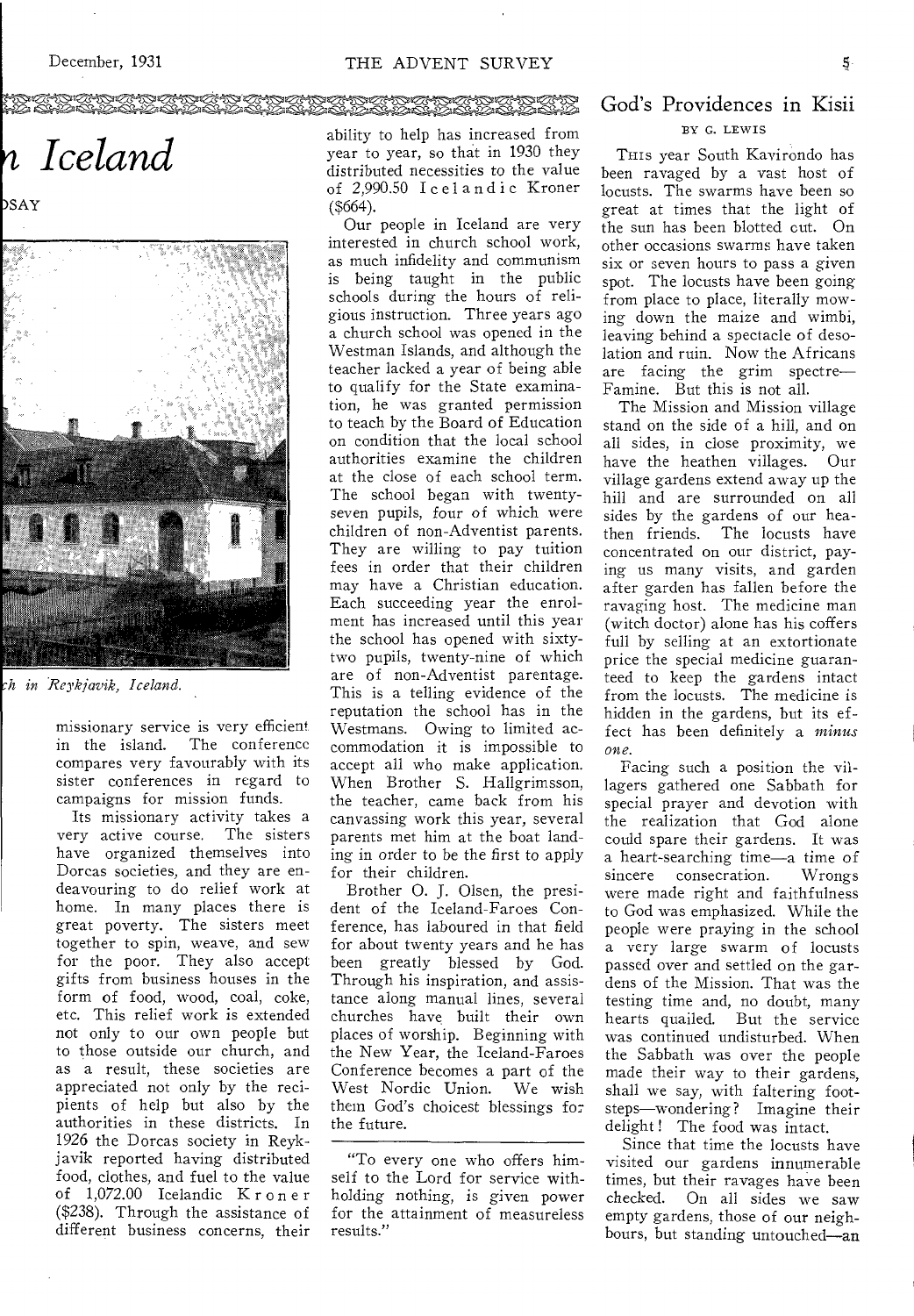| Name of Conference<br>or Mission                                                                                                   | hurches<br>ن<br>ż                       | and<br>tism<br>Vote<br>Bap       | Apostasy                             | Death                                       | Gain<br><b>Net</b>                      | Present<br>Membership                       | vangelistic<br>Workers<br>щ | olporteurs                                   | Sabbath-<br>schools<br>$\cdot$<br>۰<br>z   | rship<br>Membe                              | Average<br>Attendance                       |        | Tithe                                                    | pita                                      | Sabbath-School<br>Offerings                                        | Weekly<br>Offerings         |
|------------------------------------------------------------------------------------------------------------------------------------|-----------------------------------------|----------------------------------|--------------------------------------|---------------------------------------------|-----------------------------------------|---------------------------------------------|-----------------------------|----------------------------------------------|--------------------------------------------|---------------------------------------------|---------------------------------------------|--------|----------------------------------------------------------|-------------------------------------------|--------------------------------------------------------------------|-----------------------------|
|                                                                                                                                    | $\boldsymbol{2}$                        | 3                                | 4                                    | 5                                           | 6                                       | 7                                           | 8                           | 9                                            | 10                                         | 11                                          | 12                                          |        | 13                                                       | 14                                        | 15                                                                 | 16                          |
| N. E. Division<br>Baltic Union<br>British<br><br>Polish<br><br>$\mathbf{R}$<br>Scand,<br><b>***********</b><br>Iceland Faroes Con. | $\cdots$<br>94<br>70<br>135<br>189<br>9 | <br>146<br>90<br>102<br>308<br>5 | <br>23<br>20<br>15<br>99<br>$\cdots$ | $\cdots$<br>11<br>10<br>6<br>33<br>$\cdots$ | $\cdots$<br>108<br>60<br>68<br>171<br>5 | <br>4,495<br>4.658<br>3,020<br>9,198<br>351 | 15<br>58<br>99<br>75<br>84  | $\cdots$<br>55<br>80<br>42<br>140<br>7       | $\cdots$<br>117<br>135<br>219<br>286<br>11 | <br>4,632<br>4.679<br>3,484<br>8,046<br>338 | <br>3,158<br>3,656<br>2,671<br>6.072<br>276 | s      | 7,555.20<br>26,898,60<br>3,440.00<br>31,983.40<br>901.00 | .<br>0.13<br>0.45<br>0.09<br>0.27<br>0.20 | . <b>.</b><br>1,313.55<br>5,421.39<br>896.05<br>7,354.60<br>221.93 | <br>.<br>3.57<br>55.96<br>. |
| Tis. Unions 3rd Q. 1931                                                                                                            | 437                                     | 651                              | 157                                  | 60                                          | 412                                     | 21,722                                      | 338                         | 324                                          | 768                                        | 21,179                                      | 15,833                                      | s      | 70,778.20                                                | 0.25                                      | 15,207.52                                                          | 59.53                       |
| E. Afr'n Union Miss. 6<br>Ethiopian<br>44<br>Nigerian<br>Detached Missions                                                         | 28<br>9                                 | 205<br>20<br>22                  | 74<br>$\cdots$<br>$\cdots$           | 13<br>3<br>5                                | 102<br>25<br>18<br>$-4$                 | 3,940<br>261<br>760<br>775                  | 27<br>10<br>8               | $\cdots$<br>$\cdots$<br>$\cdots$<br>$\cdots$ | 269<br>9<br>59<br>43                       | 11.007<br>271<br>3,504<br>1.757             | 11.010<br>373<br>3.040<br>1533              | 8<br>8 | 2,677.80<br>630.80<br>546.20<br>275.10                   | 0.05<br>0.20<br>0.06<br>0.03              | 1,109.46<br>144.37<br>260.79<br>205.07                             | .<br>31.82<br>.<br>         |
| Tls. Missions 2 \d Q. 1931                                                                                                         | 48                                      | 248                              | 75                                   | 22                                          | 141                                     | 5,736                                       | 52                          | $\cdots$                                     | 380                                        | 16,539                                      | 15,956                                      | 8      | 4,129.90                                                 | 0.05                                      | 1,719.69                                                           | 31.82                       |
| Grand Tot. 3rd Q. 1931<br>3rd Q. 1930                                                                                              | 545<br>515                              | 899<br>750                       | 232<br>155                           | 82<br>73                                    | 553<br>418                              | 27,458<br>25.465                            | 390<br>363                  | 324                                          | 1.148<br>319 1,063                         | 37,718<br>33,339                            | 31,789<br>26,337                            | 8<br>8 | 74,908.10<br>80,375.60                                   | 0.21<br>0.24                              | 16,927.21<br>19,718.56                                             | 91.35<br>116.70             |

object lesson to all-were the gardens of our Mission adherents. On each occasion when the swarms visited our district the heathen congregated on the surrounding hills. saying, "Now we shall see if the God of the Christians has power." God has power, He hears the supplication of His people irrespective of colour, and our villagers realized it as they harvested a record crop.

In another district where the locusts were particularly active, giving no quarter, the people are in dire need. When the cereal crops were destroyed the people set to work to cultivate large gardens of sweet potatoes. Then a large herd of elephants came along and destroyed the lot. But the Christians are not discouraged. Realizing that "those whom the Lord loveth He chasteneth" they were led to increased faithfulness at a time when they needed every cent they could muster. They began to tithe faithfully their cows (they count their wealth in live stock), goats, sheep, chickens, in fact everything they possessed. What an example of trusting faith in God!

Friends, God lives. He is calling out a faithful people. He never fails us. His promises are eternal. He makes provision for all the vicissitudes of life. This year in my own experience I have had definite proof of this. Pray for us in this "corner of the Dark Continent," that God's Word may gain many victories and go from triumph to triumph.

# Work for the Girls in East Africa

#### BY W. W. ARMSTRONG

In South Kavirondo, Kenya Colony, our mission work has grown so rapidly that one has much of interest to write. With a membership of 3,000 native believers (and this number is added to yearly by about 750) and only seven white workers, one can readily see the magnitude of the missionaries' task here. Our schools roughly number 300 and the readers close on 9,000. Most of this growth has occurred within the past ten years.

To-day I wish to write especially of that part of our work which has gone, perhaps, more slowly than any other in this land. I refer to the work among the native women and girls. Most people at home have heard of the backward and down-trodden woman of Africa. Yet it takes personal contact with her to fully realize what the results of her slavery are. Stupid and with no ambition sum up the average woman in this part of Africa. She has no voice of her own and changes hands as the whim of her male family relatives decide. Even this she looks upon as a necessity and a duty.

For years patient labour was expended on the married women to develop them along with the men. It was disappointing work. Few responded. The majority seemed little further along than when the work started. But the work for the girls has been far more successful, notwithstanding the great difficulties encountered. Of these, perhaps the greatest is, or was, the unwillingness of the fathers to let the girls attend our boarding schools. Another is the early age at which the girls marry, for after. but a few months of instruction they leave to go back to their former habits of living.

Our young lady missionaries have bravely faced these problems, and in divine strength they have won through. To-day our two boarding schools have about sixty to seventy girls with bright intelligent faces and consecrated lives. It was a pleasure to me on recent occasions to notice how intelligently they answered Bible questions when being examined preparatory to baptism. The foolish giggle and semi-vacant look were absent. They answered with clearness showing that they understood the questions. I noticed, too, the quiet seriousness which they bore at the time of their baptism and subsequently. I also noticed how their training had produced a desire to be courteous. When playing a few gramophone records to them one night, a few married women from the village came in to hear. I was pleased to notice how they were offered seats, the girls being willing to stand. To the white person this is an accepted courtesy,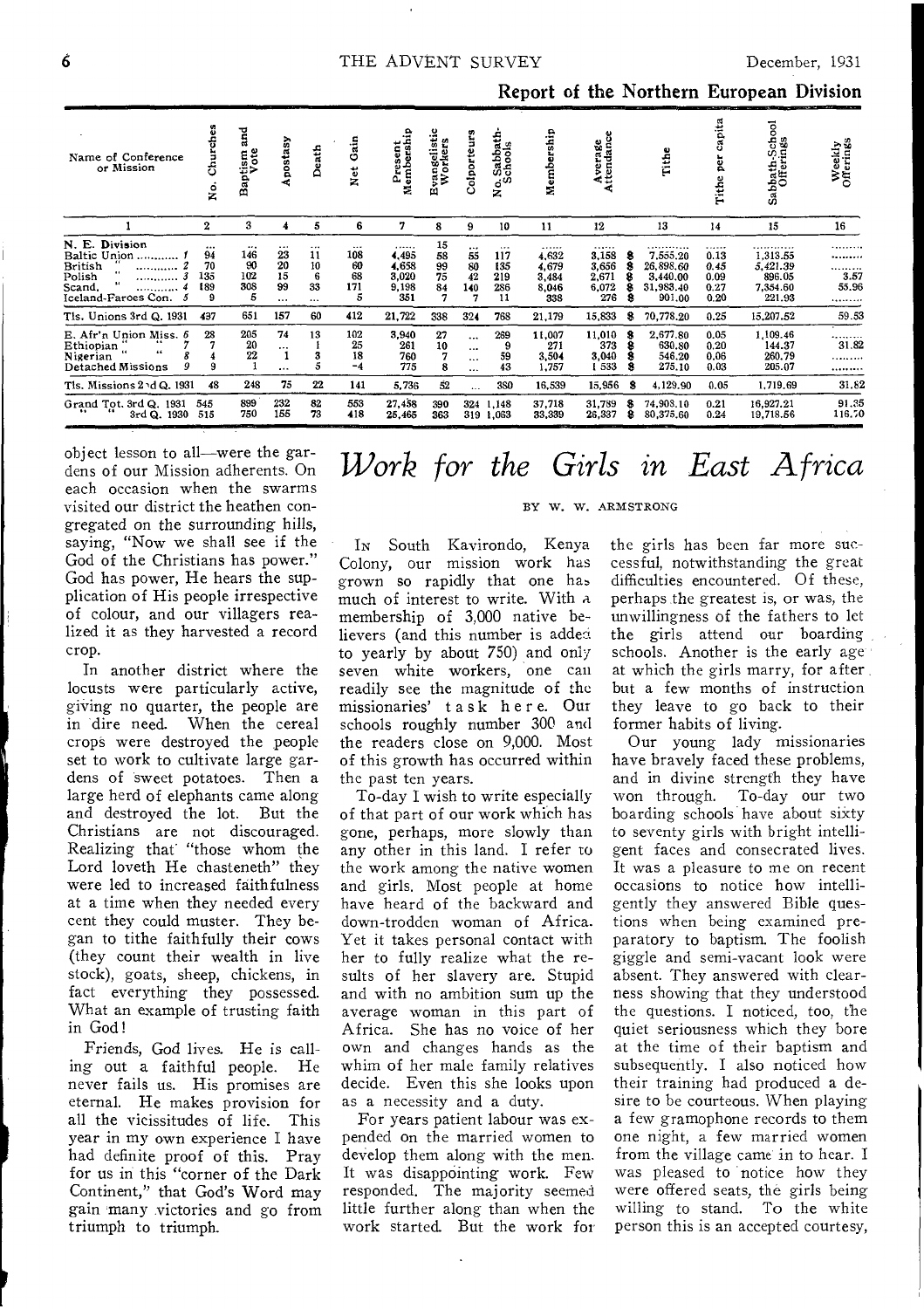| Harvest<br>Ingathering                                      | Annual<br>Offering                | 官<br>ņ<br>Aiscellaneous an<br>Young People'<br>Misc | Week of<br>Sacrifice                         | 'eek and<br>Offerings<br>Big We<br>Special                  | 1 Offerings<br>Juding Big<br>and Special)<br>Total<br>(inclu<br>Week a | Offerings<br>capita<br>ğ<br>Total        | ទីខ្<br>Percentage<br>Offerings<br>Tithe               | l Contribu-<br>s for Home<br>issionary<br>Work<br>Total<br>tions<br>Mis | l Contribu-<br>3 for Local<br>rch Work<br>Total Cor<br>tions for<br>Church | <b>Sales</b><br>Colporteur                                     |                                     |
|-------------------------------------------------------------|-----------------------------------|-----------------------------------------------------|----------------------------------------------|-------------------------------------------------------------|------------------------------------------------------------------------|------------------------------------------|--------------------------------------------------------|-------------------------------------------------------------------------|----------------------------------------------------------------------------|----------------------------------------------------------------|-------------------------------------|
| 17                                                          | $-18$                             | 19                                                  | 20.                                          | 21                                                          | 22                                                                     | 23                                       | 24                                                     | 25                                                                      | 26                                                                         | 27                                                             |                                     |
| <br>4,061.42<br>17,097.87<br>2,551.63<br>20,883.14<br>20.57 | <br>0,44<br>1,22<br><br>28.25<br> | <br>9,66<br>181.41<br>26.94<br>59.56<br>            | <br>8.19<br>3,575.88<br>540.64<br>369.16<br> | ************<br>0.05<br>500.50<br>50.31<br>158.83<br>117.77 | <br>5,393.31<br>26.778.27<br>4,069.14<br>28,909.50<br>360.27           | <br>0.09<br>0.46<br>0.10<br>0.25<br>0.08 | <br>.71.3%<br>$\frac{99.5}{118.2\%}$<br>90.3%<br>39.9% | <br>94.05<br>3.61<br>66.40<br>1,815.52<br>                              | . <b>.</b><br>1,296.05<br>3,995.76<br>190.99<br>3,194.87<br>55.49          | <br>7,412.79<br>23,963.30<br>2,698.08<br>36,739.49<br>2,344.89 | <br>1<br>$\boldsymbol{z}$<br>3<br>5 |
| 44.614.63                                                   | 29.91                             | 277.57                                              | 4,493.87                                     | 827.46                                                      | 65,510.49                                                              | 0.24                                     | 92.5%                                                  | 1,979 58                                                                | 8,733.16                                                                   | 73.158.55                                                      |                                     |
| 39.32<br><br>12.40<br>6.57                                  | 23.43<br><br>4,80<br>.            | <br><br>*********<br>                               | 158.96<br>32.14<br>,,,,,,,,,<br>39.02        | 221.10<br>11,93<br>4.97<br>26,46                            | 1,552.27<br>220.26<br>282.96<br>277.12                                 | 0.03<br>0.07<br>0.03<br>0.02             | 57.9%<br>$\frac{34.9}{51.8}$ %<br>100.7%               | <br><br><br>                                                            | <br>.<br><br>.                                                             | 143.36<br><br>205.35<br>                                       | $\frac{6}{7}$<br>9                  |
| 58.29                                                       | 28,23                             |                                                     | 230.12                                       | 261.46                                                      | 2.332.61                                                               | 0.03                                     | 56.3%                                                  |                                                                         | .                                                                          | 348.71                                                         |                                     |
| 44,672.92<br>49,611.15                                      | 58.14<br>32,30                    | 277.57<br>.                                         | 4,723.99<br>3,405.19                         | 1,091.92<br>314.90                                          | 67.843.10<br>73,744.79                                                 | 0.19<br>0.22                             | 90.5%<br>91.7%                                         | 1,979.58<br>2.449.85                                                    | 8,733.16<br>7.276.89                                                       | 73,507.26<br>75,861.65                                         |                                     |

## for the Quarter Ended September 30, 1931

but it is a sign of progress and promise in other directions when it is seen in native girls towards their married sisters.

These girls are becoming wives and mothers in Africa. Their training is bound to have a great influence in raising the moral, mental, and physical powers of these people. I feel encouraged when I see a good native teacher take one of these trained girls to be his wife. I know that in the far-off corner where he works, an exemplary home will most probably be set up-a light in the darkness. Let us support our native girls' work with our means and the lady missionaries with our sympathy and prayers.

selection of a strong, balanced Reading Course for 1932, this being the nineteenth year in pursuance of the plan. The importance of the decision was duly recognized and emphasized.

"A diversified group of books was submitted for consideration, together with a statement of who had read and recommended them. It was unanimously agreed that the plan of including a spirit of prophecy volume should be continued, and that a review of the basic principles of Christian education would be most appropriate at this time. As there had been no book on true and false science since 1922, it was felt that the volume suggested (Price, Geological Ages Hoax) would be very desirable."

Every worker who can read the English language should have<br>these books in his library. The course is well balanced. Some of the books will bear re-reading, a fact that can seldom be stated concerning books. We heartily invite all ministers and Gospel workers to participate in the Ministerial Reading Course for 1932.

| Che Aduent Suruen                                                                                                                         |
|-------------------------------------------------------------------------------------------------------------------------------------------|
| Organ of<br>The Northern European Division of the<br>General Conference of S. D. A.                                                       |
| Editor: Ella M. Eastcott                                                                                                                  |
| Published monthly on the 25th day of<br>the month. Price 2/6 per annum. Sub-<br>scr ptions to be sent to your local Pub-<br>liching House |

# Intellectual and Soul Culture for the Ministry

#### BY H. L. RUDY

THE minister of the Gospel must cultivate all his God-given faculties. He is required to cultivate the powers of his intellect and soul. There is no limit to the culture of the many faculties which the minister must exercise. With a constant drain upon his knowledge, and in view of the endless changes in his world of activity, the minister of the Gospel needs constantly to grow mentally and spiritually.

The Ministerial Reading Course is an aid to the intellectual and soul culture of the minister. The General Conference has recommended a well-balanced course to all Gospel workers who read English. The following books have been recommended for 1932:

Geological Ages Hoax, by G. M. Price.

Lectures on Revivals of Religion by Chas. G. Finney.

The Epistle to the Ephesians, by G. G. Findlay.

Counsels to Parents, Teachers and Students, by Ellen G. White.

Further information regarding the prices of the books, enrolment in the Reading Course, etc., is being passed on to the respective unions and mission fields from whence it will be passed to all the workers concerned.

The following extract taken from the minutes of the Ministerial Association Advisory Council,<br>which met September 27, 1931, states clearly the guiding principles in selecting the above books for 1932:

"But one item was brought before the Advisory Council-the  $\overline{7}$